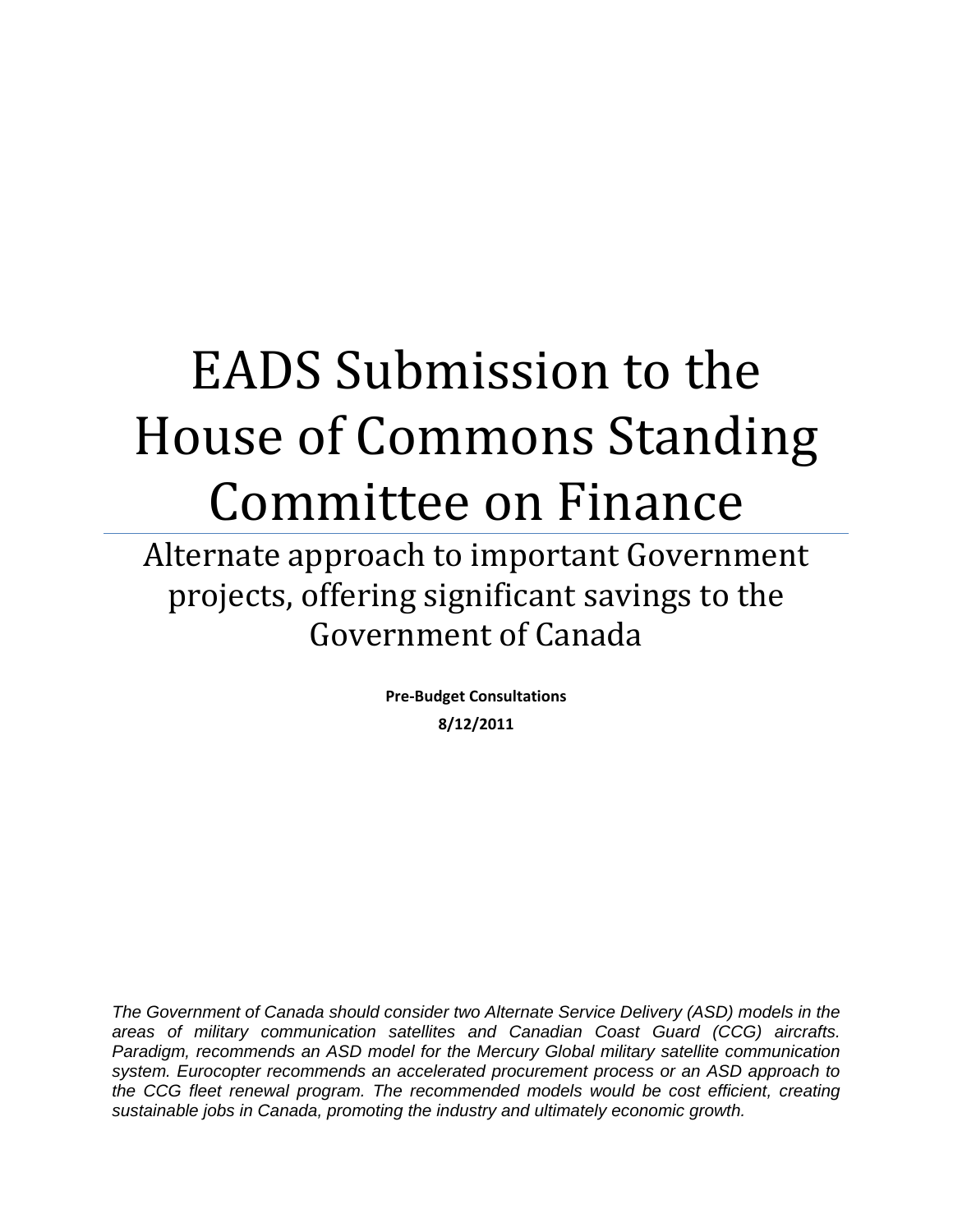EADS would like to thank you for this opportunity to submit recommendations to the committee and to present new applications of proven ideas, which will in turn assist with **achieving sustained economic recovery in Canada,** promote the **creation of quality sustainable jobs**  and help the Government reduce costs to **achieve a balanced budget**. Eurocopter and Paradigm are wholly owned subsidiaries of EADS (European Aeronautic Defence and Space Company), one of the three largest aerospace groups in the world. Eurocopter and Paradigm are pleased to respond and provide feedback for consideration with regards to the Federal Government 2012 budget.

Based on our experience, exploring the potential of an alternate service delivery approach for planned projects and procurements would enable the Government of Canada to make significant savings in the long term while remaining consistent with the overarching goal of fostering a healthy growing economy. It is an approach already utilised by other friendly countries. Within our time allowed, EADS would like to brief you on two upcoming Defence procurements where EADS believes an ASD approach could help to meet your economic goals, while at the same time improving our national safety and security. These two projects are Mercury Global, currently under consideration by the Department of National Defence, and the Coast Guard Helicopters for which the Ministry of Fisheries & Oceans expects to begin the procurement process shortly.

Both of these projects, if managed through an ASD/P3 approach would:

- Save Canadian taxpayers money;
- Increase Canada's ability to act, and be seen to act, as a positive force on the world stage by enabling leadership roles in coalition operations and the newly signed international Arctic Search and Rescue Agreement; and
- Generate long term, high value jobs across Canada's Aerospace Industry sector and across Canada's North.

# **Mercury Global**

#### *Issue Overview*

Canada has been and continues to be a leader is space technology. The Canadian Government has declared its intent to evaluate the potential use of Alternate Service Delivery for large scale federal capital projects in order to ensure substantial long-term savings. The ASD approach would be well suited to the Mercury Global project. The objective of Mercury Global is to establish the space infrastructure and services needed to serve DND's broadband communications requirements for deployed operations anywhere in the world over the next 15 years.

Paradigm Secure Communications is the world's first commercial provider of military X-band services and the only company able to offer X-band communications on hardened and protected satellites that are compliant to NATO standards. The ASD approach has been a success where implemented, most notably in the United Kingdom. The UK military's Skynet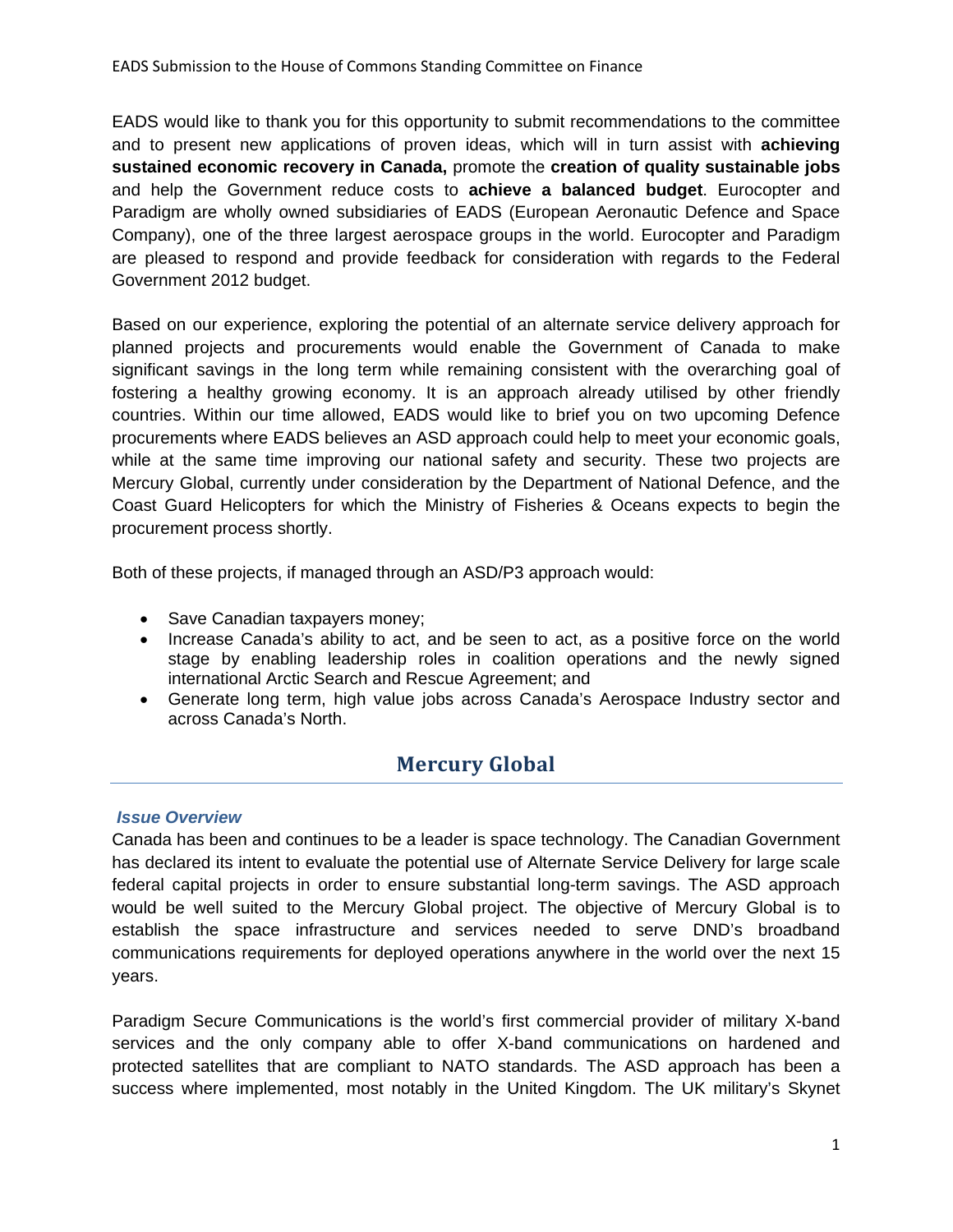contract has effectively and successfully outsourced the countries entire military satellite communications capability including the new satellites, ground station upgrades, service delivery, maintenance and operation for 18 years. The state of the art military satellites and associated infrastructure were built with additional capacity to serve the needs of many nations, without requiring commitment to capital outlay. Creating a unique option, wherein military communications capability is provided on a commercial basis.

#### *How to achieve a sustained economic recovery in Canada*

Paradigm's proposed ASD approach to military satellites would promote sustained economic recovery through the long-term commitment in Canada. Paradigm's Skynet constellation is already operational and will be extended in 2012 with the addition of the fully funded Skynet 5D satellites, and therefore offers a low risk solution to the requirement of military satellite communications. An ASD contract removes the responsibility from the Government of the risks associated with meeting certain standards and requirements. Instead these risks are assumed by the service provider. The service provider is responsible for satellite communication capacity, ground equipment upgrades, and the management of services to military customers. This includes meeting Canada's Baseline, Transit and Surge SATCOM capacity requirements, which could involve a mix of military and commercial satellites. This allows flexibility of provision and value for money, as customers only pay for what is used.

# *How to create quality sustainable jobs*

The proposed Paradigm ASD approach focuses on creating quality sustainable jobs in Canada by offering significant, long-term benefits to virtually the entire Canadian space industry.

- *Telesat* is already a key partner for Paradigm which has demonstrated its continuing commitment to both the military satellite communications markets and to Canada with the leasing of the X-band hosted payload on Telesat's Anik G1 satellite
- **COM DEV Ltd.** of Cambridge Ontario is the world's leading supplier of commercial SATCOM components. Their business is driven by growth in the international commercial SATCOM business and supplied components to Astrium satellites fused in building the Skynet 5 satellites
- *MDA***,** builder of Radarsat II and the Canadarm family, is also entering the business of building commercial communications satellite

# *How to ensure relatively low rates of taxation*

The ASD approach offers significant cost savings for the Government of Canada. Military demands for bandwidth are now so high and variable, based on changes to operational temp, that augmentation of dedicated military networks with less expensive commercial capacity is the norm. There is today a robust and growing commercial satellite services industry that serves military needs and actively anticipates changing requirements. The commercial satellite communications market has supported military and defence applications for many years, and can provide coverage extension, capacity augmentation or even a reduction in procurement costs when compared to government owned and operated military satellites.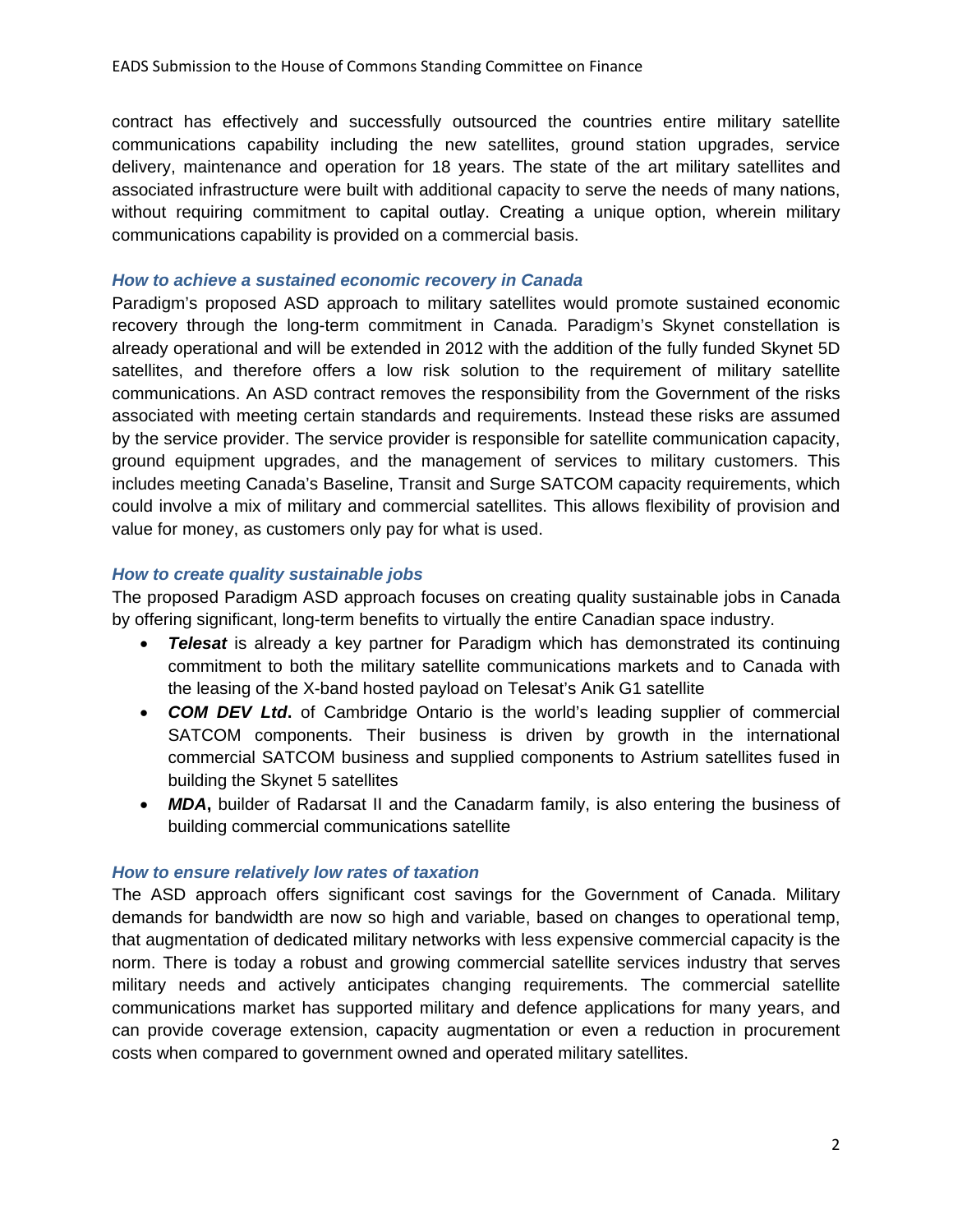### *How to achieve a balanced budget*

A scalable Paradigm ASD approach will provide a more cost effective solution than a traditional capital infrastructure purchase approach. By expanding capability, the cost is driven directly by the expansion of the Canadian military's ability to access more satellite capacity. Importantly an ASD contract does not require any initial asset investment, which is in the interests of the Government at a time when CAN\$4billion of saving is to be found in the present fiscal year and more in the years to come. Paradigm's experience is extensive, as the largest supplier of satellite capability to NATO; Paradigm has experienced national and coalition deployments in Iraq and Afghanistan in addition to a strong understanding of the current and growing capacities of the Canadian military. EADS believes the entire expanded operating needs, such as real time data and video and active C4ISR and UAVs, can be delivered for between CAN\$225 million and \$370 million over 15 years, the fee for which would be paid accordingly over that period of time.

# *Recommendations*

Paradigm recommends that the Department of National Defence considers an alternate service delivery (ASD) approach for the Mercury Global project. The Paradigm ASD approach offers a number of benefits to the Government of Canada including the simplicity of engaging with an already existing and flying constellation. From a contractual standpoint, the ASD process provides Canada with the option to lease a contract service for the next 15 years with an already existing solution.

Through an ASD approach, Canada could outsource satellite communications infrastructure and operations to a satellite service provider, who in turn provides and guarantees the service to the Canadian Forces on an as-required basis. Canada would not be required to procure, operate, or maintain the satellite network, providing Canada with the freedom to use it as required to support the mission. As the needs of the Canadian military expand, with increased use of data, network services and emerging technologies, Paradigm is able to offer Canada an ASD solution that will provide access to bandwidth when and where it is needed at a range of frequencies and orbital locations to suit mission parameters. The proposed solution primarily uses Paradigm's Skynet military satellite constellation plus Telesat satellites to provide the core bandwidth, augmented by a large and growing inventory of third party commercial capacity to support surge requirements. This approach allows the network to evolve to meet future developments and forecast needs. It has the built-in flexibility to enable the solution through the 15 year service term.

# **Canadian Coast Guard Fleet Renewal**

# *Issue Overview*

Eurocopter Canada recommends that the Government of Canada considers implementing an accelerated procurement process for Canadian Coast Guard (CCG) fleet renewal or alternatively considers an alternate service delivery approach to meet this goal. Today the CCG operates a fleet of 16 BO105 helicopters created by MBB Helicopters which were delivered between 1985 and 1987, making the fleet over 25 years old. Currently there are 14 BO105's that remain in service complemented by a mix of Bell 212's and 407s. These helicopters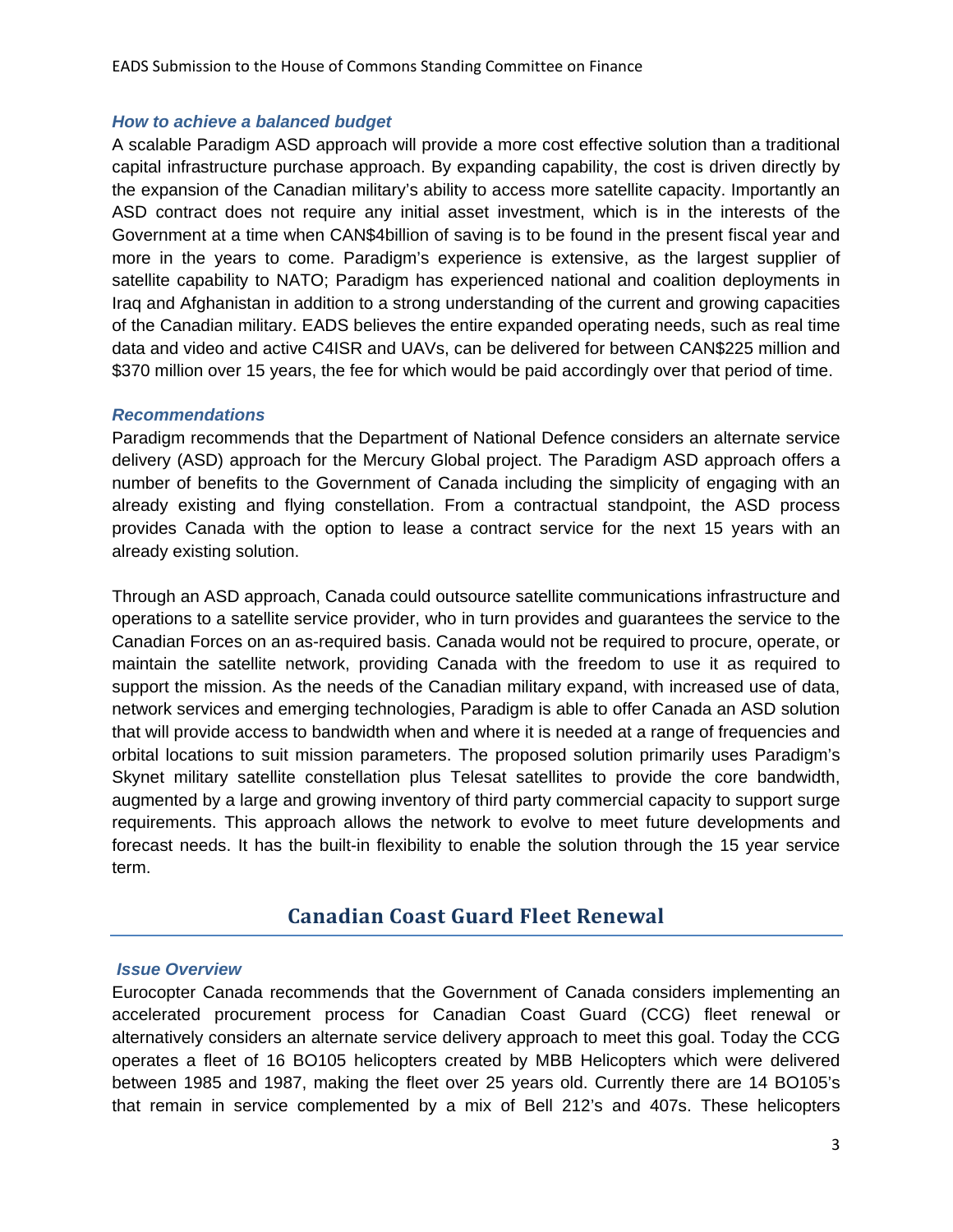continue to require repair and will soon need to be replaced. In reaction to this requirement, Eurocopter recommends that the Government of Canada considers the impending need for fleet renewal.

The Canadian Coast Guard's aircrafts have been strategically located across eleven bases within five regions: Newfoundland and Labrador, Maritimes, Québec, Central, and Arctic and Pacific Canada. Within these regions, the CCG carries out the four main missions outlined as ice breaking missions, rescue, safety and environmental response missions, marine navigation missions, and communication and traffic service missions. The changing and expanding role of the CCG and the priority placed on Arctic Sovereignty by the Canadian government has further amplified the need for a renewed fleet of search and rescue aircrafts. The expanding responsibilities accumulated by the CCG further demonstrate the need for action in addressing aging CCG helicopters.

 Eurocopter proposes that the Canadian Government take measures to accelerate the procurement process for its CCG aircrafts. Many issues arise in regards to long term support of an ageing fleet. The BO105 is no longer in production and the aircrafts currently in operation are corroded and cracked due to harsh environmental conditions. The escalating maintenance costs and lack of availability of spare parts threatens to have a potentially negative impact on operational services. Additionally, new technological advancements have surpassed the BO105's capabilities raising concerns in regards to safety standards and a lack of technology to support the expanding role of the CCG.

While Eurocopter would prefer an accelerated procurement process, an alternative solution would be an ASD approach to aircraft services. This approach would promote a stronger focus on the primary mission while removing the risk and responsibility for aircraft safety and ongoing updates and maintenance from the Government. The Government of Canada would no longer be required to invest in asset accumulation and could focus their efforts on carrying out their missions. Canada's past experiences with alternate service delivery and P3 programs has proven to be both successful and cost effective. Projects such as the Contracted Airborne Training Services (CATS) won by Top Aces to provide the Canadian Forces airborne training have saved the government and taxpayers over CAD\$35 million. Another successful ASD model is the Canadian Base Operators Inc. joint venture which manages, operates, and maintains DND facilities.

#### *How to achieve a sustained economic recovery while creating quality sustainable jobs*

The CCG's fleet is in need of renewal due to the age of the aircrafts, safety concerns which arise as a result of operational wear and tear, technological advancements, and new equipment standards. Eurocopter supports the acceleration of the CCG fleet renewal whether it is through an accelerated procurement process or an ASD partnership. Either process would serve to promote a sustained economic recovery while creating quality sustainable jobs. An accelerated procurement process will create competition which will stimulate the economy while creating new jobs in this sector. An ASD model greatly reduces the program costs, maintenance costs, and acquisition costs of aircraft services to the Government. This approach would help boost